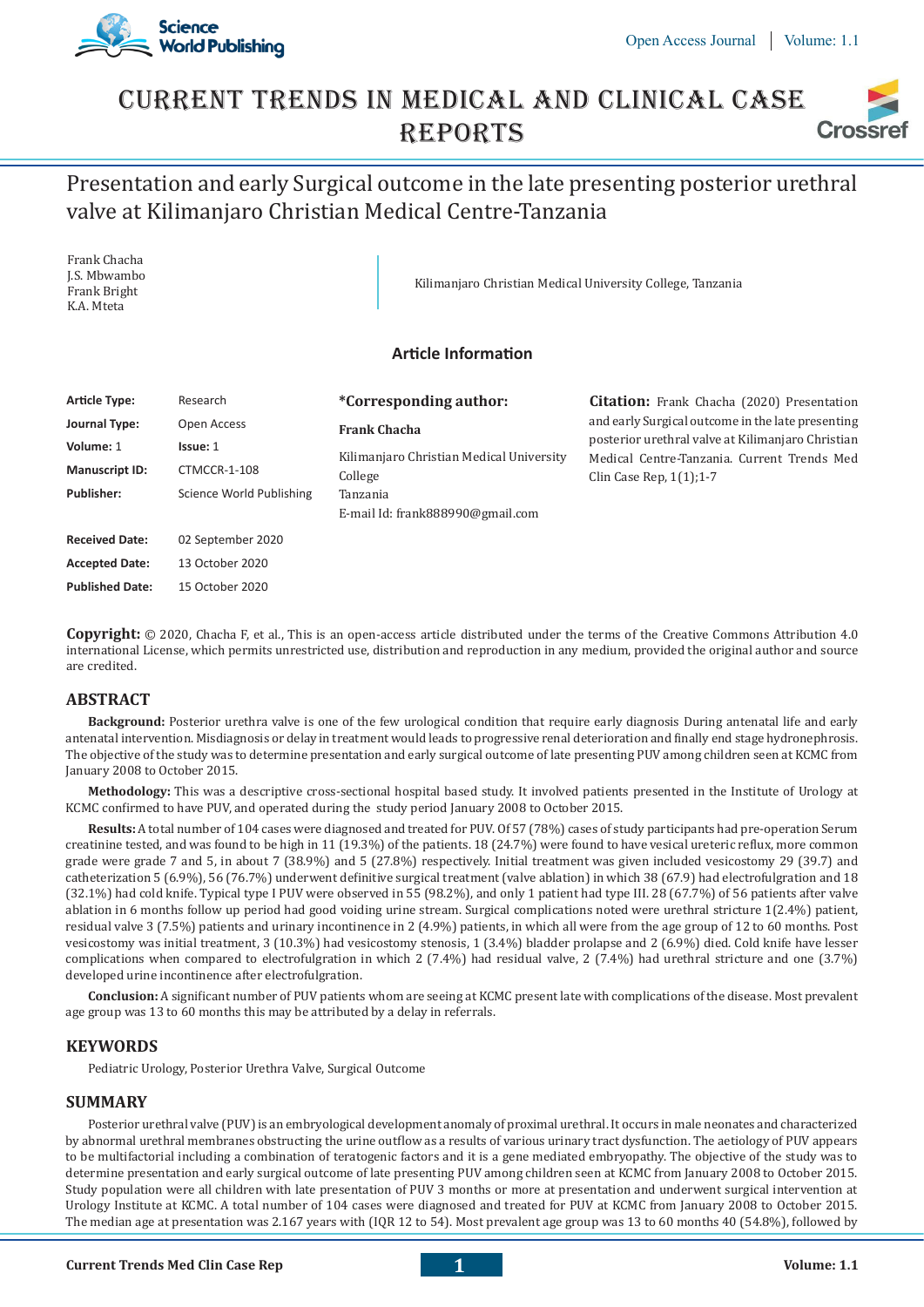

3 to 12 months 22 (30.4%) and above 60 months 11 (15.1%). Most participants were rural residents 46 (63%) and were referred from different health facilities within the country 66 (91.7%). This study suggests that patients with PUV present late in our setting. More than half of the patients managed within the period presented after the age of 1 year. There is evidence that late diagnosis and treatment is more common in developing countries. A significant number of PUV patients whom we see at KCMC present late with complications of the disease in our setting.

## **INTRODUCTION**

Posterior urethral valve (PUV) is an embryological development anomaly of proximal urethral. It occurs in male neonates and characterized by abnormal urethral membranes obstructing the urine outflow as a results of various urinary tract dysfunction (Orumuah & Oduagbon 2015). The incidence of this disease in our setting is not known, although it has been reported in Unites States and Europe that it occurs in about 1: 8000 and 1: 25,000 male live births (Odetunde et al. 2012; Orumuah & Oduagbon 2015; Mteta, KA Kaali, SN Musau 2012). The aetiology of PUV appears to be multifactorial including a combination of teratogenic factors and it is a gene mediated embryopathy. Young based his classification of PUV on their position in relation to the anatomy of the posterior urethra. In his classification, types 1 and 2 relate to the attachment of folds to the colliculus or verumontanum and their respective distal or proximal extension. Type of obstructions are membranous partition and usually seen distal and unattached to the verumontanum.

During embryogenesis, the most caudal end of the mesonephric duct is inserted into the primitive cloaca at the site of the future verumontanum in the posterior urethra. In healthy males, the remnants of this process are the posterior urethral folds called plicae colliculi. Abnormally high insertion and fusion of these primitive folds (type 1 PUV) are believed to be the origin of PUV in 95%. Most authors doubt the existence of type 2 obstructions. Type 3 is believed to originate from incomplete dissolution of the urogenital membrane. Most study done believes that the 3 types of valves represent a single diaphragm-like structure with a central defect that can assume different appearances due to either an antenatal rupture or postnatal instrumentation. The protocol was there after followed on several babies and the concept of congenital obstructing posterior urethral membrane (Dewan et al, 1993; Krishnan et al, 2006).

The clinical sign and symptoms in the late presentation of PUV, has been described in case reports secondary to voiding obstruction. Recurrent urinary tract infections, diurnal/nocturnal enuresis, failure to thrive, voiding pain or dysfunction and decreased force of stream may indicate presence of PUV. PUV is sometimes discovered during evaluation of abdominal mass or renal failure. Hydronephrosis or proteinuria found on examination for unrelated conditions may be the first sign of PUV (Ziylan et al., 2006; Zornoza et al., 2015; Ikuerowo et al., 2008).

## **INVESTIGATIONS**

## **Urine Biochemistry**

The renal function maintain normal bladder function, minimize morbidity and prevent iatrogenic problems and the parameters which should be monitoreds are:- Serum electrolytes, blood urea nitrogen (BUN) and serum creatinine (Okafor et al., 2013).

## **Diagnostic Imaging**

Importance of radiographic studies is determined by both the anatomic site and the functional significance of an apparent obstruction. Vesicoureteric Reflux (VUR) imaging is a routine procedure in children with PUV. Currently, we have three modalities which can be used for reflux diagnosis, which are voiding cystourethrography (VCUG), voiding Urosonography (VUS) and Radionuclide Cystography (RNC) (Darge 2008).

## **Abdominal Ultrasound**

Babies who have been diagnosed with PUV, have been seen to

carry a poor prognosis and results in early damage to the urinary tract, hence the long-term follow-up care is important. Up to 43% of patients may progress to end-stage renal failure by the age of 30 years. When Young et al., described PUV they reported the mean age at presentation was 8.6 years, But with advances in ultrasonography, diagnosis is made before or at birth by evaluating the presence of oligohydramnios, hydronephrosis, hydroureteronephrosis and distended fetal bladder(Orumuah & Oduagbon 2015; Schober et al., 2004).

#### **Voiding Cystourethrogram (VCUG)**

The mainstay work-up of any child with antenatal hydronephrosis is the VCUG. This is performed during voiding and under fluoroscopy with imaging of posterior urethra. Diagnosis of PUV is identified by visualization of the valve leaflets. Other clues to diagnosis are a thickened trabeculated bladder, a dilated or elongated posterior urethra and a hypertrophied bladder neck. Diverticuli, VUR and reflux into the ejaculatory ducts, secondary to elevated bladder and urethral pressures, also may be present. Cystoscopy is required in every child in whom PUV is suggested after MCUG. In some, the filling defect observed on MCUG, may represent only external sphincter contraction during voiding. In others valve leaflets are confirmed. (Godwin & Ayotunde 2007). The objective of the study was to determine presentation and early surgical outcome of late presenting PUV among children seen at KCMC from January 2008 to October 2015.

## **METHODOLOGY**

This was a hospital based descriptive cross sectional study. The Study was conducted at the Institute of Urology at KCMC consultant hospital, which is located in Moshi municipality in Tanzania. The hospital which started in March 1971 under the leadership of the Good Samaritan Foundation. The hospital serves an average of eleven million people from Northern Tanzania including other zones and neighboring countries. The institute serves as referral, training and research centre for all urological diseases and complications from all over Tanzania and East African countries. The bed capacity of Urology Institute is 48 Study population were all children with late presentation of PUV 3 months or more at presentation and underwent surgical intervention at Urology Institute at KCMC.

## **Study Population**

All children with late presentation of PUV starting from 3 months or more at presentation and underwent surgical intervention at Urology Institute at KCMC.

#### **Sample Size**

All patient diagnosed to have late presentation of PUV from January 2008 to October 2015 were included in this study from theatre registry.

## **Sample Size and Exclusion Criteria**

The Sample size were all patient diagnosed to have late presentation of PUV from January 2008 to October The Inclusion criteria were all male children with late presentation PUV at 3 months and above and had radiological diagnosis of PUV by voiding Cystourethrogram and renal ultrasound. The Exclusion criteria were all male children with late presentation, PUV whose Case notes have incomplete information (incomplete file notes, incomplete surgical operation notes).

#### **Data Collection**

Data collection techniques and management was done using data extraction form, file number from the theatre registry was obtained. Medical record department was consulted for file retrieval and patient's case notes from January 2008 to October 2015 was retrieved. Radiology department was consulted for VCUG X-ray film review.

## **Data Analysis**

Data analysis was done by using statistical Package for the Social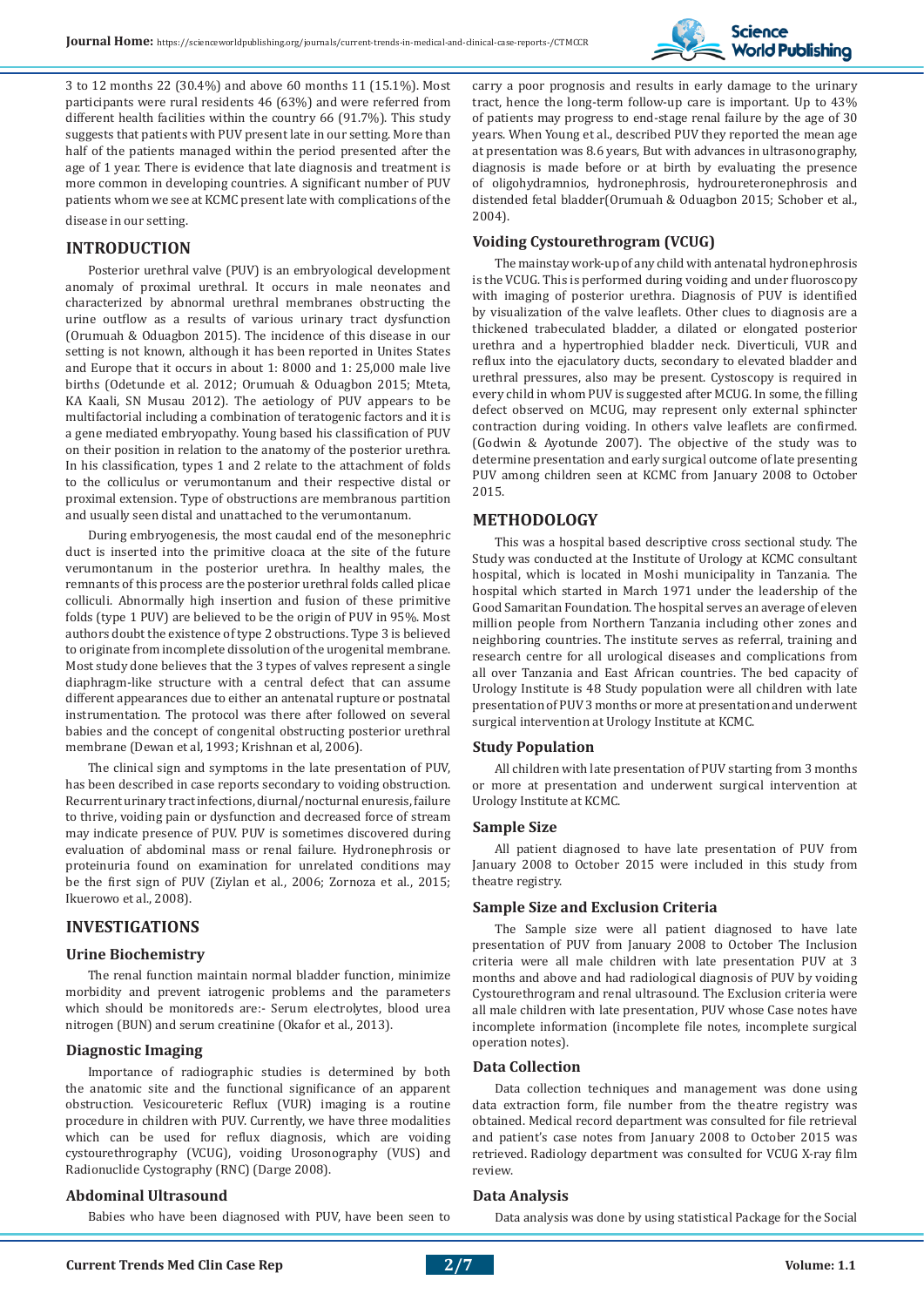

Sciences (SPSS) 20 for recording of the data. Data was analysed and described into percentage/proportion, mean/median with their corresponding measure of dispersion. Ethical clearance was obtained from Kilimanjaro Christian Medical College Research Ethical Committee.

## **RESULTS**

A total number of 104 cases were diagnosed and treated for PUV at KCMC from January 2008 to October 2015. The median age at presentation was 2.167 years with (IQR 12 to 54). Most prevalent age group was 13 to 60 months 40 (54.8%), followed by 3 to 12 months 22 (30.4%) and above 60 months 11 (15.1%). Most participants were rural residents 46 (63%) and were referred from different health facilities within the country 66 (91.7%).

**Table 1:** Social- demographic characteristics of the patients assessed for early surgical outcome (n=73).

| <b>Variable</b>         | No. of<br>observations(n) | <b>Frequency</b> (%) |
|-------------------------|---------------------------|----------------------|
| Patients age            |                           |                      |
| 3 months to             |                           |                      |
| 1 year                  | 22                        | 30.1                 |
| >1 to 5 years           | 40                        | 54.8                 |
| $>5$ to 15<br>$\bullet$ | 11                        | 15.1                 |
| years                   |                           |                      |
| Area of residence       |                           |                      |
| Urban                   | 27                        | 37                   |
| rural                   | 46                        | 63                   |
| Mode of referral        |                           |                      |
| Self-referred           | 6                         | 8.33                 |
| referred                | 66                        | 91.67                |
|                         |                           | Median age 2.167     |
| $Age*$                  | 73                        | years                |
|                         |                           | $(10R1 - 4.5)$       |

## **Proportions of PUV Patients of Late Presentation to Health Facility**

Among 104 cases diagnosed with PUV, only 86 patients files were retrieved, 73 (84.9%) met the inclusion criteria for late presentations of 3 months and above and 18 (17.3%) patients files were missing as shown below.



## **Proportions of Patients Presenting Late with PUV**

More than half of the patients presented late to our health facility within 12 to 60 months 39 (53%), followed by 21 (29%) who presented at 3 to 12 months and 13 (18%) presented above 60 months as shown below.



## **Clinical presentation of patients presenting late with PUV**

Main clinical presentation were straining during micturition 45 (61.6%), urinary tract infection 44 (60.3%), fever 43 (58.9%), palpable bladder 43 (58.9%), urinary dribbling 31 (57.5%), and poor urinary stream 35(52%) which in counted in late presentation of age group 12 to 60 months in more than 50% of the cases, followed by age group 3 to 12 months. Urinary incontinence was present in nine (12.3%) and dehydration in five (7%) cases. Main complications of the late presenting PUV were failure to thrive 14 (19.2%), anaemia 13 (17.8%), respiratory distress in three 4.1%, haematuria 3 (4.1%) and urinary ascites in one (1.4%) as shown below (Table 2).

#### **Renal Function Test in Late Presenting PUV Patients**

Both serum creatinine and blood urea nitrogen were done, of which 57 (78%) of the study participants had pre-operation Serum creatinine tested, and was found to be high in 11 (19.3%) of the patients. However, only 19 (33.3%) of those who were investigated prior to surgical intervention were tested post operations. Only 5 (26.4%) were found to have elevated serum creatinine. 42 (57%) were investigated for blood urea nitrogen and was found to be elevated in 35.7% of the patients. Turnover rate was also low post operation were only 10 (23.8%) were investigated and was found to be elevated in 4 (40%) of the clients (Table 3).

## **Radiological Presentation in Late Presenting PUV Patients**

71 (97.3%) cases underwent radiological investigation, half of them had bilateral hydronephrosis and hydroureteronephrosis. 36 (50.7%), bilateral hydronephrosis alone accounted for about 26 (37%), unilateral hydronephrosis alone and unilateral hydronephrosis and hydroureteronephrosis accounted for 1 (1.4%) of the findings each. Both bilateral hydronephrosis alone and bilateral hydronephrosis and hydroureteronephrosis was predominant in presentation of age group of above 12 to 60 months 14 (53.9%) and 20 (55.6%) respectively. 63 (86.6%) of the late presenting PUV patients underwent voiding cystourethrogram and 18 (24.7%) were found to have vesical ureteric reflux. Grade 5 was found in 5 (27.8%) of the late presenting patients to whom 3 (60%) were in age group of more than 12 to 60 months. Grade 1 accounted for 7 (38.9%) predominating age group 3 to 12 months 4 (57%). Trabeculation and bladder diverticulum was found in 63% and 28.8% respectively and the age group most affected was 12 to 60 months as shown below (Table 4).

## **Treatment Given In Late Presenting PUV Patients**

Among 73 late presenting PUV patients, initial management which were given included vesicostomy 29 (39.7) and catheterisation 5 (6.9%). A definitive surgical management with valve ablation was given to 56 (76.7%) patients in which 38 (67.9) had electrofulgration and 18 (32.1%) had cold knife while Cystoscopy only were 7 (9.6%). Among 56 patients Typical PUV were observed in 55 (98.2%), and only 1 patient had had type 3 as shown below (Table 5).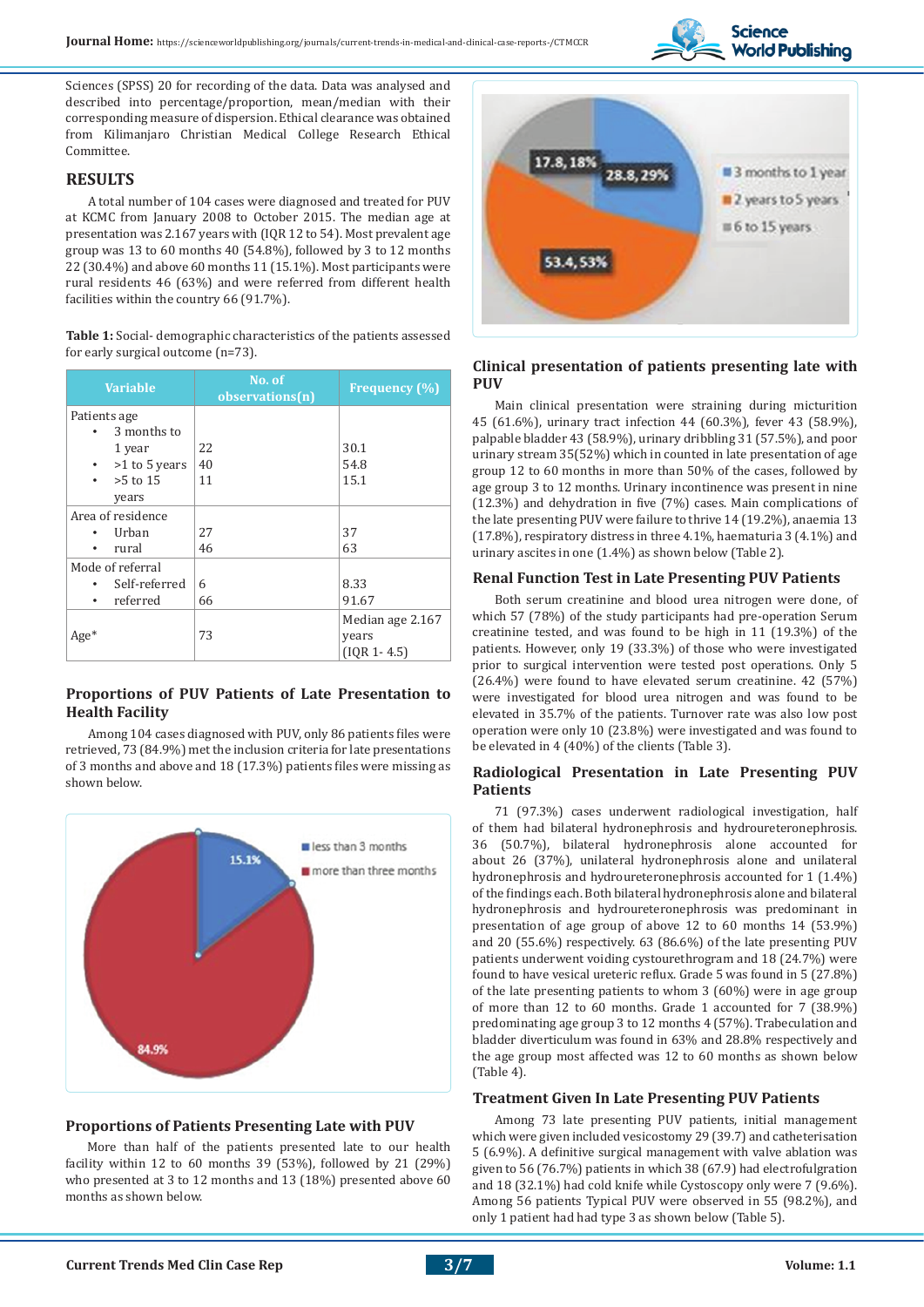

## **Table 2:** Showing Clinical Presentation of Patients Presenting Late with PUV.

|                         |                              |                         | <b>TIME AT PRESENTATION</b> |                      |                  |         |
|-------------------------|------------------------------|-------------------------|-----------------------------|----------------------|------------------|---------|
| <b>Variable</b>         | <b>No observation</b><br>(N) | <b>Frequency</b><br>(%) | 3 months to 1 year<br>n(%)  | 1 to 5 years<br>n(%) | >5 years<br>n(%) | P value |
| Fever                   | 43                           | 58.90                   | 17(39.5)                    | 22(51.2)             | 4(9.3)           | 0.014   |
| Urinary dribbling       | 31                           | 57.53                   | 4(12.9)                     | 19(61.3)             | 8(25.8)          | 0.026   |
| Poor urinary stream     | 35                           | 52.05                   | 7(20)                       | 22(62.9)             | 6(17.1)          | 0.231   |
| Urinary infection (UTI) | 44                           | 60.27                   | 16(36.4)                    | 22(50)               | 6(13.6)          | 0.170   |
| Palpable bladder        | 43                           | 58.90                   | 10(23.3)                    | 22(51.2)             | 11(25.5)         | 0.093   |
| Failure to thrive       | 14                           | 19.18                   | 7(50)                       | 6(42.9)              | 1(7.1)           | 0.123   |
| Urinary incontinence    | 9                            | 12.33                   | 0                           | 4(44.4)              | 5(55.6)          | 0.003   |
| Respiratory distress    | 3                            | 4.11                    | 3(100)                      | $\theta$             | $\Omega$         | 0.021   |
| Dehydration             | 5                            | 6.85                    | 5(100)                      | $\theta$             | $\Omega$         | 0.001   |
| Urinary ascites         | 1                            | 1.37                    | 1(100)                      | $\theta$             | $\Omega$         | 0.285   |
| Straining on voiding    | 45                           | 61.64                   | 14(31.1)                    | 27(60)               | 4(8.9)           | 0.040   |
| Haematuria              | 3                            | 4.11                    | 1(33.3)                     | 1(33.3)              | 1(33.3)          | 0.711   |
| Anaemia                 | 13                           | 17.8                    | 7(53.9)                     | 4(30.8)              | 2(15.3)          | 0.081   |
| Chi-square $(N=73)$     |                              |                         |                             |                      |                  |         |

## **Table 3:** Renal Function Test in Late Presenting PUV Patients

|                                         |                                  | <b>TIME AT PRESENTATION</b>             |            |                    |
|-----------------------------------------|----------------------------------|-----------------------------------------|------------|--------------------|
| <b>Variable</b>                         | <b>No of observation</b><br>N(%) | 3 months to 1 year 1 to 5 years<br>n(%) | n(%)       | $>5$ years<br>n(%) |
| Prior treatment Serum creatinine (n=57) |                                  |                                         |            |                    |
| low<br>$\bullet$                        | 22 (38.6)                        | 6(27.27)                                | 15 (68.18) | 1(4.55)            |
| normal<br>$\bullet$                     | 24 (42.1)                        | 7(29.17)                                | 12(50)     | 5(20.83)           |
| high<br>$\bullet$                       | 11(19.3)                         | 2(18.18)                                | 4(36.36)   | 5(45.45)           |
| Post treatment Serum creatinine (n=19)  |                                  |                                         |            |                    |
| low<br>$\bullet$                        | 7(36.8)                          | 2(28.57)                                | 5(71.43)   | $\Omega$           |
| normal<br>$\bullet$                     | 7(36.8)                          | 1(14.29)                                | 5(71.43)   | 1(14.29)           |
| high<br>$\bullet$                       | 5(26.3)                          | 2(40)                                   | 3(60)      | $\overline{0}$     |
| Prior Blood urea nitrogen(n=42)         |                                  |                                         |            |                    |
| low<br>$\bullet$                        | 4(9.5)                           | 2(50)                                   | 1(25)      | 1(25)              |
| normal<br>$\bullet$                     | 23 (54.8)                        | 4(17.39)                                | 16(69.57)  | 3(13.04)           |
| high<br>$\bullet$                       | 15(35.7)                         | 5(33.33)                                | 7(46.67)   | 3(20)              |
| Post Blood urea nitrogen (n=10)         |                                  |                                         |            |                    |
| low<br>$\bullet$                        | $\mathbf{0}$                     | $\Omega$                                | $\theta$   | $\Omega$           |
| normal<br>$\bullet$                     | 6(60)                            | 1(16.7)                                 | 5(83.3)    | 0                  |
| high<br>٠                               | 4(40)                            | 2(50)                                   | 2(50)      | $\mathbf{0}$       |

**Table 4:** Radiological Presentation in Late Presenting Posterior Urethral Valve patients (N=71)

|                                                                                                                                                                                                                                                          |                                |                                                   | <b>TIME AT PRESENTATION</b>                                       |                                                                   |                                                                          |
|----------------------------------------------------------------------------------------------------------------------------------------------------------------------------------------------------------------------------------------------------------|--------------------------------|---------------------------------------------------|-------------------------------------------------------------------|-------------------------------------------------------------------|--------------------------------------------------------------------------|
| <b>Variables</b>                                                                                                                                                                                                                                         | <b>No observations</b><br>(N)  | <b>Frequency</b><br>(%)                           | 3 months to 1<br>years<br>$n\left(\frac{0}{0}\right)$             | 1 to 5 years<br>n(%)                                              | >5 years<br>n(%)                                                         |
| Abdominal USS                                                                                                                                                                                                                                            | 71                             | 97.26                                             | 20(28.2)                                                          | 38(53.5)                                                          | 13(18.3)                                                                 |
| Abdominal USS findings                                                                                                                                                                                                                                   |                                |                                                   |                                                                   |                                                                   |                                                                          |
| Unilateral HN<br>$\bullet$<br><b>Bilateral HN</b><br>$\bullet$<br>Normal scan<br>$\bullet$<br>Unilateral HN and HUN<br>$\bullet$<br>Bilateral HN and HUN.<br>$\bullet$<br>Voiding cystourethrogram(VCUG)<br><b>VUR</b> findings<br>Grades of VCUG (n=18) | 26<br>7<br>1<br>36<br>63<br>18 | 1.4<br>36.6<br>9.9<br>1.4<br>50.7<br>86.3<br>24.7 | $\Omega$<br>9(34.6)<br>3(42.9)<br>0<br>8(22.2)<br>17(27)<br>9(50) | 14(53.9)<br>3(42.9)<br>$\Omega$<br>20(55.6)<br>34 (54)<br>8(44.4) | $\theta$<br>3(11.5)<br>1(14.2)<br>1(100)<br>8(22.2)<br>12 (19)<br>1(5.6) |
| Grade 1<br>$\bullet$<br>Grade 2<br>$\bullet$<br>Grade 3<br>$\bullet$<br>Grade 4<br>$\bullet$<br>Grade 5<br>Bladder divert                                                                                                                                | 7<br>2<br>3<br>5<br>21         | 38.9<br>11.1<br>5.6<br>16.7<br>27.8<br>28.8       | 4(57.1)<br>1(50)<br>$\Omega$<br>2(66.7)<br>2(40)<br>6(28.6)       | 2(28.6)<br>1(50)<br>1(100)<br>1(33.3)<br>3(60)<br>10(47.6)        | 1(14.3)<br>$\bf{0}$<br>$\bf{0}$<br>0<br>5(23.8)                          |
| Trabeculation                                                                                                                                                                                                                                            | 46                             | 63                                                | 15(32.6)                                                          | 23(50)                                                            | 8(17.4)                                                                  |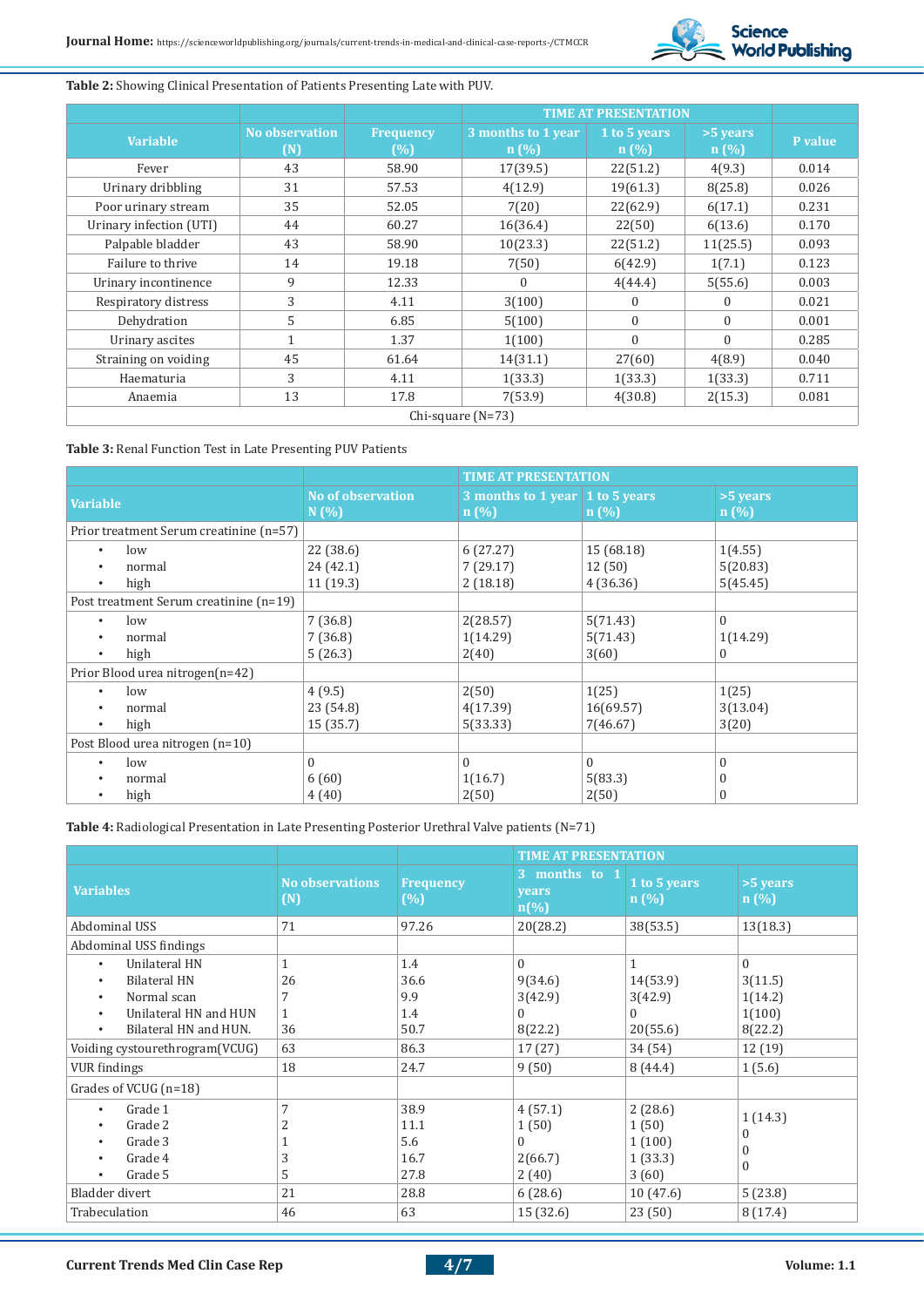

#### **Table 5:** Treatment Given in Late Presenting PUV Patients

|                                                                               | <b>No observations</b><br>$(n=73)$ | <b>Frequency</b><br>(%) |
|-------------------------------------------------------------------------------|------------------------------------|-------------------------|
| Initial treatment given                                                       |                                    |                         |
| Catheterization<br>Vesicostomy**<br>$\bullet$<br>Cystoscopy only<br>$\bullet$ | 5<br>29<br>7                       | 6.9<br>39.7<br>9.6      |
| Definitive<br>treatment<br>given                                              |                                    |                         |
| Cold knife<br>Electrofulgration                                               | 18<br>38                           | 24.7<br>52.1            |

\*10 Vesicostomy patients did not return for definitive treatment

#### **Early Surgical Outcome in Late Presenting PUV Patients**

During follow up 56 patients who underwent valve ablation, 14 (25%) of them did not return for follow up (lost to follow up) after definitive treatments. 28 (67.7%) of the patients who came for follow up within the 6 months follow up period had good voiding urine stream. Surgical complications noted were urethral stricture 1(2.4%) patient, residual valve 3 (7.5%) patients and urinary incontinence in 2 (4.9%) patients, in which all were from the age group of 12 to 60 months. Other complications were infections 6 (14.6%) of which 4 had urinary tract infections during presentation and persistent hydronephrosis were seen in 10 (25%). Of 29 patients who underwent Vesicostomy as initial treatment, 3 (10.3%) had vesicostomy stenosis, 1 (3.4%) bladder prolapse and 2 (6.9%) died, as shown below (Table 6).

## **Early Surgical Outcome against the Surgery Intervention Used**

In this study we observed that, on the surgical interventions used, cold knife shown to have less complications compared to electrofulgration in that, 2 (7.4%) had residual valve, 2 (7.4%) had Urethral stricture and one (3.7%) developed urine incontinence (Table 7).

## **DISCUSSION**

In this study the median age in late presenting PUV at presentation was 2.167 years with (IQR 12 to 54). This study suggests that patients with PUV present late in our setting. More than half of the patients managed within the period presented after the age of 1 year. There is evidence that late diagnosis and treatment is more common in developing countries. In Nigeria median age at presentation was 2.5 years (range 2 weeks–15 years). (Okafor et al 2013), also same trend has been observed in previous studies in East-Africa (Mteta et al, 2012). The common clinical presentation in late presenting PUV in our setting include; straining during voiding 45 (61.6%), urinary tract infection 44 (60.3%), recurrent Fevers 43 (58.9%), palpable bladder 43 (58.9%), urine dribbling 31(57.5%), and poor urine stream 35(52%). These signs were predominantly present in duration of presentation group of above 12 to 60 months in more than 50% of the cases. Urinary incontinence was present in 9 (12.3%). Some complications were 14 (19.2%), failure to thrive, anemia 13 (17.8%), Respiratory distress and haematuria in 4.1% and urinary ascites in 1.4%. Different study in West-Africa reported a high increase rate in which 90.5% cases had recurrent fever, 90.5% UTI, 76.2% palpable bladder, 28.6% failure to thrive 47.6% urinary incontinence and 57.2% anemia. (Odetunde et al., 2012)this may be explained by small number of participants 21 cases studied. Similar complications findings were also noted in previous study by (Okafor et al., 2013) in which 17 (54.8%) cases had failure to thrive, 20 (64.5%) had anemia and 2 (6.5%) had urinary ascites.

Renal function test was done for both serum creatinine and blood urea nitrogen. And the study participants had pre and post operation renal function test. 11(19.3%) patient out of 57 (78%) cases tested had high serum creatinine similar study in India also showed 15.5% elevation in Serum creatinine (S. Choudhury et al, 2003). Different study in USA reported high Serum creatinine in 35% cases (Bomalaski, et al., 1999).

However only 19 (33.3%) of those who were investigated prior to surgical intervention 5 (26.4%) had elevated serum creatinine. post operations 42 (57%) were investigated for blood urea nitrogen and was found to be elevated in 35.7% of the patients. Post operation the turnover rate was also low. Only 10 (23.8%) were investigated

|                            |                                     |          | <b>TIME AT PRESENTATION</b>         |                                                                                  |                             |
|----------------------------|-------------------------------------|----------|-------------------------------------|----------------------------------------------------------------------------------|-----------------------------|
| <b>Variables</b>           | No of observations Frequency<br>(N) | (%)      | year $n$ $\left(\frac{9}{6}\right)$ | 3 months to $1 \mid 1$ year to 5 years $>5$ years<br>$n\left(\frac{9}{6}\right)$ | $n\left(\frac{9}{6}\right)$ |
| <b>Surgical outcome</b>    |                                     |          |                                     |                                                                                  |                             |
| Good urine stream          | 28                                  | 67.7     | 8(28.6)                             | 15(53.6)                                                                         | 5(17.9)                     |
| Poor urine stream          | 14                                  | 33.3     | 2(14.3)                             | 11 (78.6)                                                                        | 1(7.1)                      |
| complications              |                                     |          |                                     |                                                                                  |                             |
| Urethral stricture         |                                     | 2.4      |                                     | 1(100)                                                                           | $\Omega$                    |
| Residual valve             | 3                                   | 7.5      |                                     | 3(100)                                                                           | $\theta$                    |
| Incontinence               | 2                                   | 4.9      | U                                   | 2(100)                                                                           |                             |
| <b>Others</b>              |                                     |          |                                     |                                                                                  |                             |
| Infections                 | 6                                   | 14.6     | 2(33.3)                             | 3(50)                                                                            | 1(16.7)                     |
| Vesicostomy stenosis       | 3                                   | 7.3      | 1(33.3)                             | 2(66.7)                                                                          | $\Omega$                    |
| Persistence hydronephrosis | 10                                  | 25       | 3(40)                               | 5(50)                                                                            | 2(20)                       |
| Bladder prolapse           |                                     | 2.4      | $\Omega$                            | (100)                                                                            | $\theta$                    |
| Death                      | っ                                   | $\Omega$ | 1(50)                               | 1(50)                                                                            | $\theta$                    |

## **Table 6:** Vesicostomy Patients

\*deaths were from Vesicostomy patients

**Table 7:** Early surgical outcome against the surgery intervention used. (N=33)

| <b>Characteristics</b> | <b>Cold knife</b><br>n(%) | <b>Electrofulgration</b><br>n(%) |
|------------------------|---------------------------|----------------------------------|
| Good urine stream      | 10 (90.91)                | 17(62.96)                        |
| Residual valve         | 1(9.09)                   | 2(7.41)                          |
| Urine incontinence     | 0(0)                      | 2(7.41)                          |
| Urethral stricture     | 0(0)                      | 1(3.70)                          |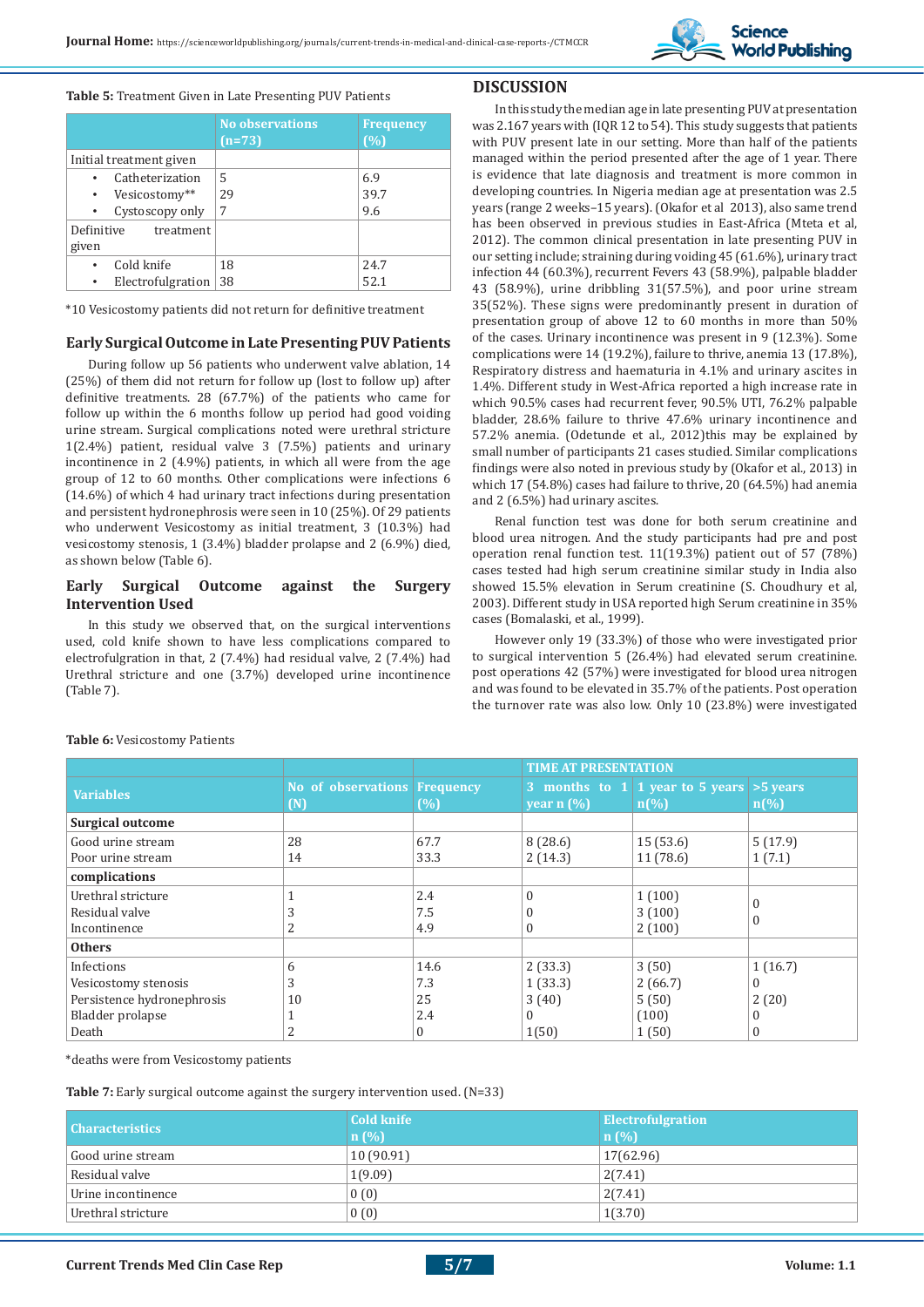

and was found to be elevated in 4 (40%) of the cases Similar findings were also noted in previous studies data (Odetunde, et al., 2012).

#### In this study the abdominal ultrasound revealed half of the cases studied 36 (50.7%) had both bilateral hydronephrosis and hydroureteronephrosis. Bilateral hydronephrosis alone accounted for about 26 (36.6%) unilateral hydronephrosis alone and unilateral hydronephrosis and hydroureteronephrosis was seen in one patient 1. Different study had different findings noted in part of the world. In Nigeria Abdominal ultrasonography revealed bilateral hydronephrosis in 34 (77.3%), bilateral hydroureter in 7 (16.0%), and thickened bladder wall in 32 (72.7%) (Orumuah &Oduagbon et al, 2015) this may explained a delay in both diagnosis and initial treatment in our setting.

Voiding cystourethrogram was found to be a mainstay in diagnosis of PUV in our setting, about 86.3% cases diagnosed PUV by VCUG, feature of vesical ureteric reflux were seen in 18 (24.7%) cases. Grade 5 was found in 5 (27.8%) cases however more than half of the cases being in age group of more than 12 to 60 months. Grade 1 accounted for seven patient. Trabeculation and bladder diverticulum was also common found in 46 (63%) and 21 (28.8%) cases respectively. This is in keeping with similar findings from many other studies in Africa and Europe, a study in west-Africa typical PUV were highly diagnosed in about 92.8% by VCUG with its features of bladder diverticula in 15 ( 53.6%), Unilateral and bilateral VUR in 3 (10.7%) and 1 (3.6 %) respectively (Ikuerowo, et al.., 2008, Schober, et al., 2004).

The initial treatment given majority of our patient underwent vesicostomy and only 5 cases underwent catheterisation whereas the definitive surgical treatment being valve ablation.

56 patients were found to have typical PUV, of which common type was type 1 and only 1 patient had type 3. This similarity was also seen from other studies 35 (94.6%) had type I PUVs while 2 (5.4%) had type III (Orumuah & Oduagbon, et al., 2015)

On follow up, 14 (25%) patients among 56 who underwent valve ablation patients did not return (lost to follow up). 28 (67.7%) of 42 patients who came for follow up within a 6 months follow up, had good voiding urine stream. This high success has been observed in similar studies in Africa and Europe, as in East-Africa 39 (86.7%) patients among 45 cases after definitive treatment voided with a good stream, 2 patients (4.4%) had a weak stream and 1 patient (2.2%) could only dribble (Mteta, et al., 2012), another study in USA reported, of 57 patients, 39 (68%) established good bladder emptying (Schober, et al, 2004). This similarities may explain the efficacy of valve ablation as a definitive treatment of choice.

In this study the common surgical complications noted were urethral stricture in 1 (2.4%)patient, residual valve in 3 (7.5%) patients and urinary incontinence in 2 (4.9%) patients in which all were from the age group of late presentation more than 12 to 60 months with follow-up time being 24 weeks. Different study which was done in East-Africa Tanzania revealed 4 (8.9%) develop Urethral stricture and 9 (20%) cases had residual valve electrofulgration being the mainstay definitive treatment with 88 weeks as mean followup time. (Mteta, et al, 2012). This different may be due to surgical intervention as well as duration of follow-up.

Other common complications were infections 6 patient of which 4 had urinary tract infections during presentation, persistent hydronephrosis 10 (25%). Of 29 patients who underwent Vesicostomy as initial treatment, 3 had vesicostomy stenosis, 1 patient had bladder prolapse and 2 patients died post vesicostomy before definitive treatment. In this study we observed that patients who underwent electrofulgration had developed the following surgical complications, 4 (66.7%) patients had infections, 2 (66.7%) had residual valve, 9(90%) persistent hydronephrosis and Urethral stricture was seen in one patient, nevertheless urine incontinence were all observed in electrofulgration patients. Therefore clinical observation in this study pertaining surgical interventions used, Cold knife were shown to have lesser complications over electrofulgration at KCMC, but this cannot be conclusive due to small number of cases and duration of follow-up.

## **Limitation**

This study is a single centred study, the results cannot be generalized and significant number of patients were lost to follow-up but also duration of follow-up. Urodynamic studies to assess bladder and voiding functions was not used in this study.

## **CONCLUSION AND RECOMMENDATIONS**

A significant number of PUV patients whom we see at KCMC present late with complications of the disease in our setting, the median age at presentation was 2.167 years with (IQR 12 to 54). Most prevalent age group was 13 to 60 months this may be attributed by a delay in referral in our setting. A provision of better and affordable prenatal health services may lead to early age of presentation in our setting. Valve ablation by cold knife was clinically observed to establishing satisfactory urine in affected patients compared to electrofulgration.

This study recommends enlightenment to the healthcare providers for prompt patient's referral to a specialist, for early diagnosis rather than keep on treating only the symptoms. Counselling of parents and guardians of affected patients on the benefits of long-term assessment of renal function and other clinical parameters. Prospective studies are needed to assess the long term surgical outcome post valve ablation in patient with late presenting PUV including validation of tool for outcome measure.

#### **Conflicts of Interest**

The authors declare no conflict of interest. The funders had no role in the design of the study; in the collection, analyses, or interpretation of data; in the writing of the manuscript, or in the decision to publish the results.

#### **BIBLIOGRAPHY**

- 1. Akdogan B, et al. Significance of age-specific creatinine levels at presentation in posterior urethral valve patients. Journal of Pediatric Urology. 2006;2(5):446-452.
- 2. Ansari MS, et al. "Delayed presentation in posterior urethral valve: Long-term implications and outcome. Urology. 2008;71(2):230- 234.
- 3. Bomalaski MD, et al. delayed presentation of posterior urethral valves: a not so benign condition. The Journal of Urology 1999;162(6):2130-2132.
- 4. Casella DP, Tomaszewski JJ, Ost MC. Posterior urethral valves: Renal failure and prenatal treatment. International Journal of Nephrology. 2012:3-7.
- 5. Darge K. Voiding urosonography with ultrasound contrast agents for the diagnosis of vesicoureteric reflux in children: I. Procedure. Pediatric Radiology. 2008;38(1):40-53.
- 6. Dewan PA. Congenital obstructing posterior urethral membrane (COPUM): further evidence for common morphological diagnosis. Pediatr Surg Int. 1993;8:45-50.
- 7. De Gennaro M, et al. The changing urodynamic pattern from infancy to adolescence in boys with posterior urethral valves. BJU Int. 2000;85:1104-1108.
- 8. Godwin OI, Ayotunde OO. Posterior Urethral Valves with Severe Unilateral Vesicoureteral Reflux in a 3-year-old Boy. Annals of Ibadan Postgraduate Medicine. 2007;5(2):73-76.
- 9. Hendren WH. Posterior urethral valves in boys. A broad clinical spectrum. J Urol. 1971;106:298-307.
- 10. Ikuerowo SO, et al. Clinical and radiological characteristics of Nigerian boys with posterior urethral valves. Pediatric Surgery International. 2008;24(7):825-829.
- 11. Kibar Y, et al. Timing of posterior urethral valve diagnosis and its impact on clinical outcome. Journal of Pediatric Urology. 2011;7(5)l:538-542.
- 12. Krishnan A, de Souza A, Konijeti R, Baskin LS. The anatomy and embryology of posterior urethral valves. J Urol. 2006;175:1214- 1220.